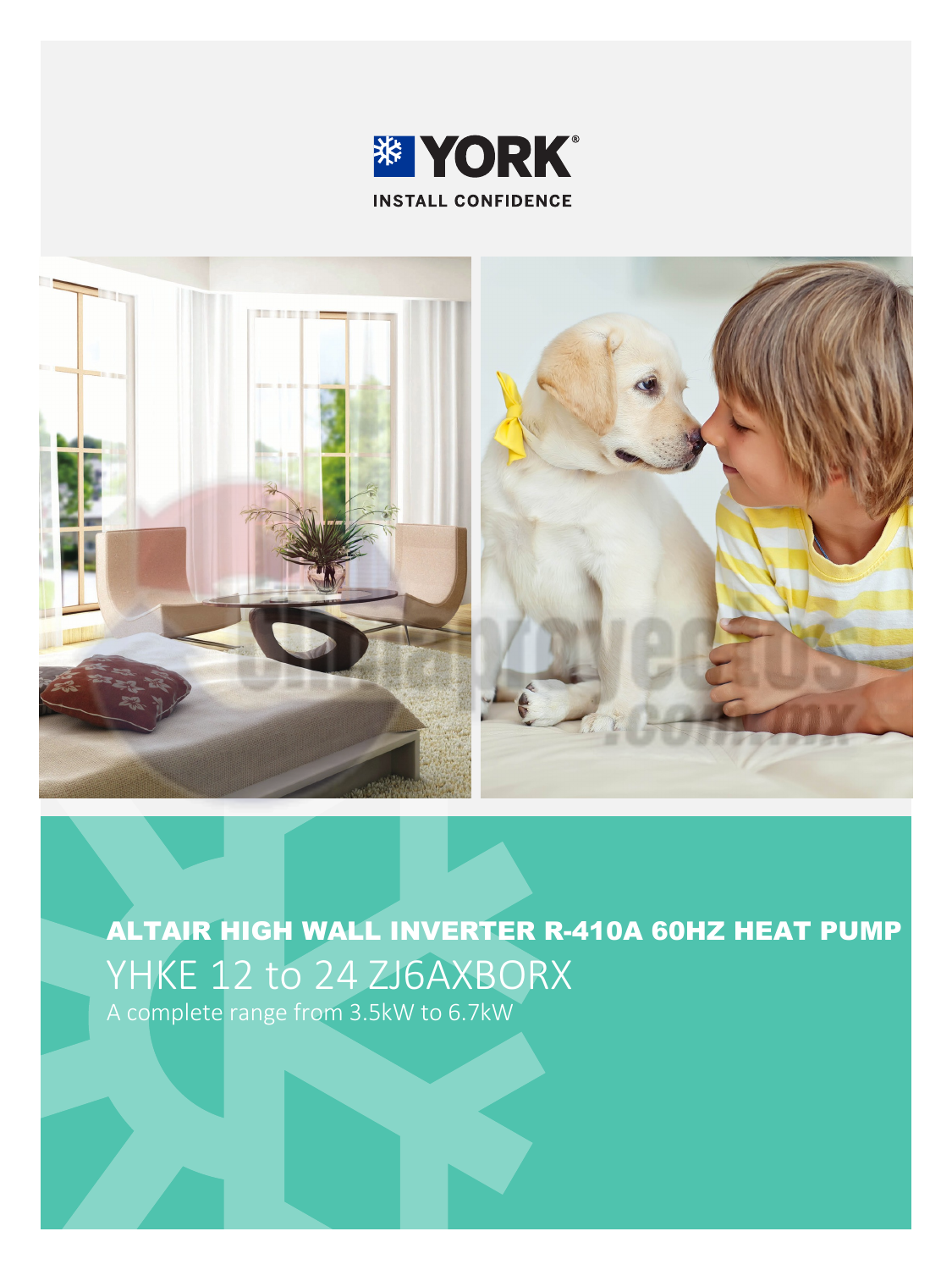# ALTAIR HIGH WALL INVERTER R-410A 60HZ HEAT PUMP

# Indoor Unit

- Modern, compact design
- Efficient cooling/heating
- Hidden display
- 3D Air Flow (Option)
- WIFI (Option)

## Remote Control

- 5 operation modes
- Sleep mode and on/off timers
- Turbo cool/heat settings

## Condensing Unit

- Fashion appearance
- Convenient installation
- Easy maintenance





The YORK ® line of High Wall Air Conditioners includes a wide range of sizes to give you more flexibility in your product offering. Each model is designed to provide comfort and efficiency, in an easy-to-operate unit and the sleek design fits a variety of spaces, whether it's in a home or office. Models meet the highest energy efficiency ratings, so less energy is consumed without sacrificing comfort and performance. Both the condensing and indoor units are engineered for quiet operation. And comfort control settings are easily changed with the touch of a button on the remote control.

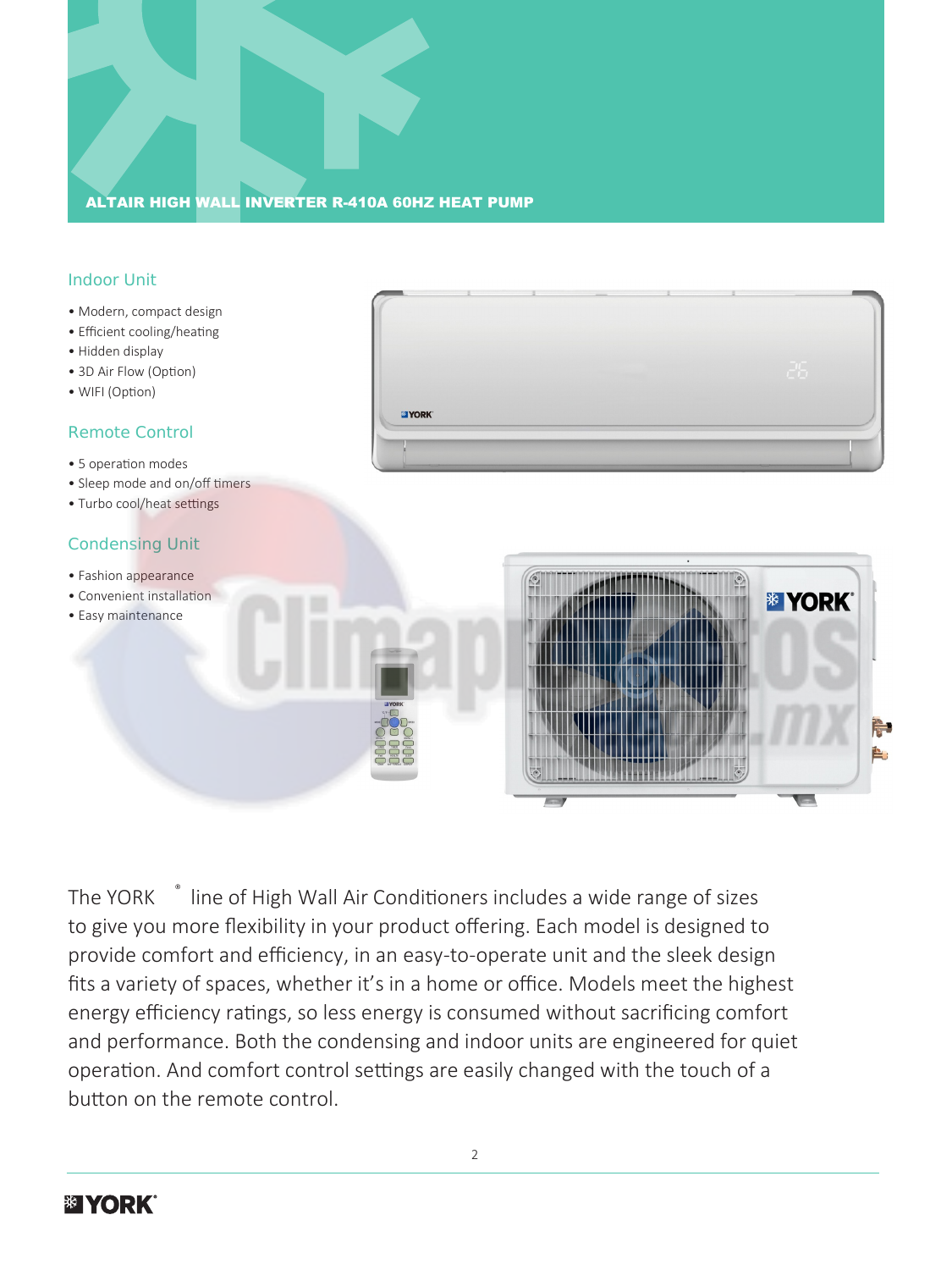# ALTAIR HIGH WALL INVERTER R-410A 60HZ HEAT PUMP

## Features and Benefits



#### DC Inverter Compressor

DC inverter compressor provides more comfortable indoor environment, higher performance in partial load and better heating performance in low ambient temperature than fixed compressor.



Turbo Mode

Provides quicker cooling/heating with one press of the remote button.



### Multi-Speed Fan Multi-speed fan helps satisfy various airflow requirements.





## Self Diagnosis

operation.

R-410A

24-Hour Timer

Clearly displayed failure codes allow for quicker troubleshooting and easier maintenance.

Allows programmed start times up to 24 hours in advance for flexible and more convenient

Environmentally-friendly refrigerant cools and heats more efficiently without destroying the ozone layer.



# 3-Minute Protection

A 3-minute delay before the compressor will restart helps avoid compressor damage and work time.



WIFI Control (Option) Controls air conditioner with Smart phone or tablet through Internet.

COM . I

## Inner Groove Copper Tube

Inner groove copper tubing allows more refrigerant to pass through, improving heat exchange by 30 to 50% when compared to traditional copper tubing, and lowering power consumption while keeping output capacity at the same level.